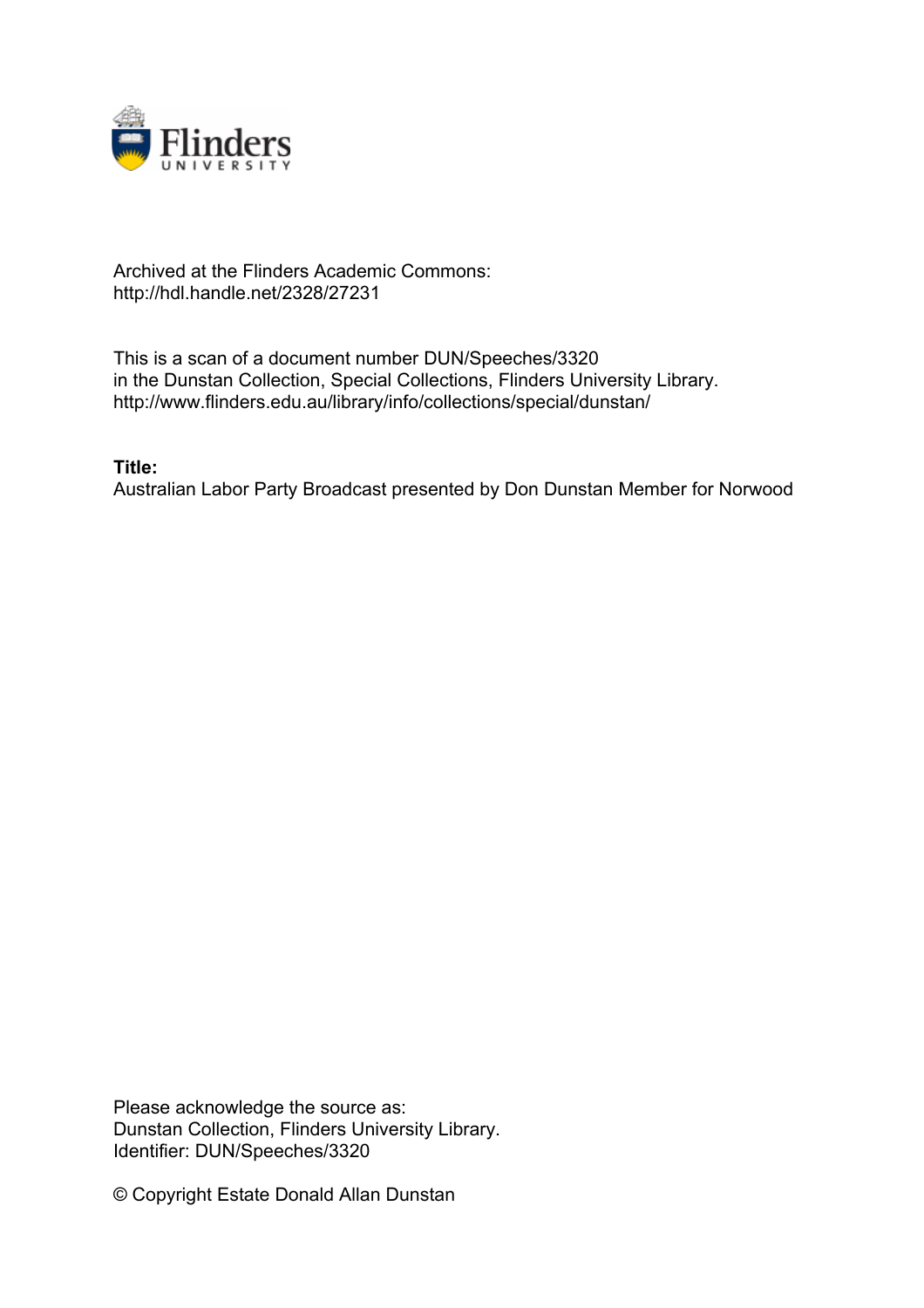## AUSTRALIAN LABOR PARTY BROADCAST 22/1/62 PRESENTED BY DON DUNSTAN MEMBER FOR NORMCOD

Good Evening,

Facts speak for themselves sometimes and in doing so blithely confound the confident predictions of Liberal politicians. Do you remember that last year Mr. Menzies in lofty and mellifluous tones assured us that the economic difficulties in which Australia then found itself were "little worries only and of a temporary nature" and that early in 1962 people would be wondering whatever it was everyone had worried  $above.$ 

Do you remember how Mr. McMahon the Minister for Labor told us albeit in more plebeian tones than those of his leader, that the Government had every confidence that in the short run a high level of economic activity would replace the slight merely temporary dowturn in the economic sphere and that full employment was a confident prediction for the short term? That the people of Australia had cause to be sceptical of all this was shown by the time the elections came round and the people expressed their scepticism at the polls. The Menzies government polled only 41% of the votes -  $6\%$  less than Labor and have retained office only on the good graces of Mr. Santamaria and Comrade Kruschev - being elected on the second preferences of the D.D.P. and the Communists.

We then were given to understand that the Menzies Government was going through a period of organising re-appraisals The people had wanted Labor Policy. Perhaps then it would be all right to put into effect some of those Labor policies which up to December 9th they had called "disastrous, ruinous, hopelessly infla- \*<sup>1</sup> tionary and absurd". So we are being softened up for a re-intro-<br>duction of some import controls and a slight expansion of Governductio n of some import controls and a sligh t expansion of Government works, Nothing bold of course" The tool of course" That time to the tool of course" That the tool of cours<br>" That time to the tool of course" That the tool of course to the tool of course to the tool of course to the inconvenient altogether politically. But enough of a change to inconvenient altogethe r politically o But enough of a change t o have the newspapers of this State editorialising and saying that

Dunstan Collection, Special Collections, Flinders University Library.